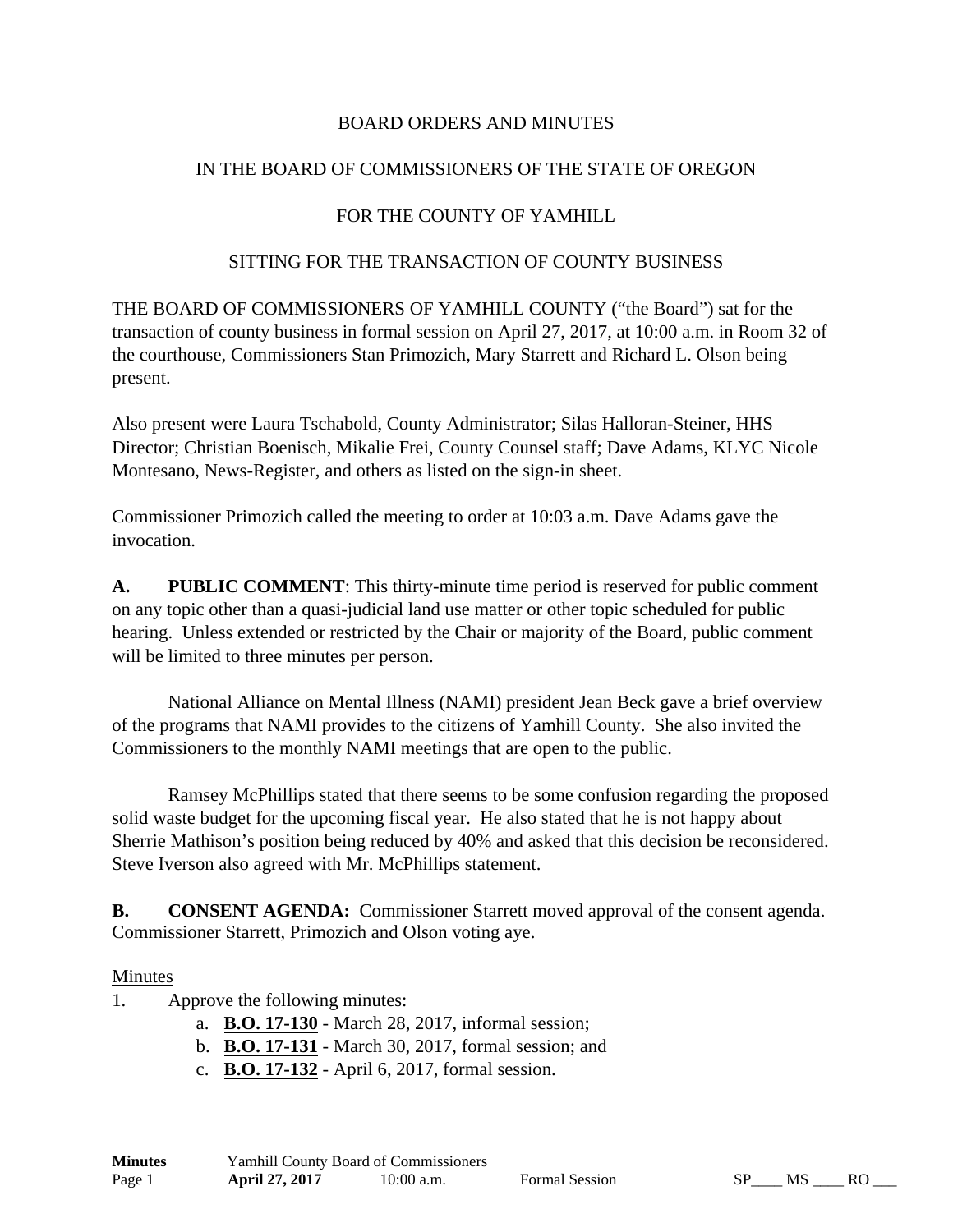### **Authority**

2. **B.O. 17-133**- Authorize Brett Henry, Parks Division Manager to apply for an Oregon State Marine Board Boating Facilities Grant for the Dayton Landing County Park with cash match funds in the amount of \$58,000.

### **Contracts**

3. **B.O. 17-134** - Approval of Amendment #14 to Agreement #148033 (B.O. 15-216) between Yamhill County HHS and the Oregon Health Authority Oregon for the financing of Public Health Services in the amount of \$4,376 through June 30, 2017.

4. **B.O. 17-135** - Approval of the Yamhill County Transit Area General Procurement Policy.

### **Committees**

- 5. **B.O. 17-136** Approval of the reappointment of Stuart Jacobsen to the Yamhill County Local Investment Advisory Committee to serve a 3-year term to expire on December 31, 2019.
- 6. **B.O. 17-137** Approval of the reappointment of Greg Copeland to the Yamhill County Foundation to serve a 3-year term to expire on December 31, 2019.

### Financial

7. **B.O. 17-138** - Approval of increasing the investment limit to \$22.5M.

# Letters

- 8. **B.O. 17-139** Approval of a letter of support to the Oregon Office for Community Dispute Resolution on behalf of Your Community Mediators.
- 9. **B.O. 17-140** Approval of a letter of support to the Association of Oregon Counties (AOC) in response to HB 3435.

# Policies

10. Adopt the updated Yamhill County Investment Policy *[removed from agenda]* 

# **C. OLD BUSINESS:**

1. **B.O. 17-141** - Consideration of the adoption of findings and final written decision for approval of the mass gathering permit application for the Wildwood Music Fest event in Willamina on July 21-23, 2017; applicant Kimberly Hamblin.

 Commissioner Olson moved approval of item C1. The motion passed unanimously, Commissioners Primozich, Starrett and Olson voting aye.